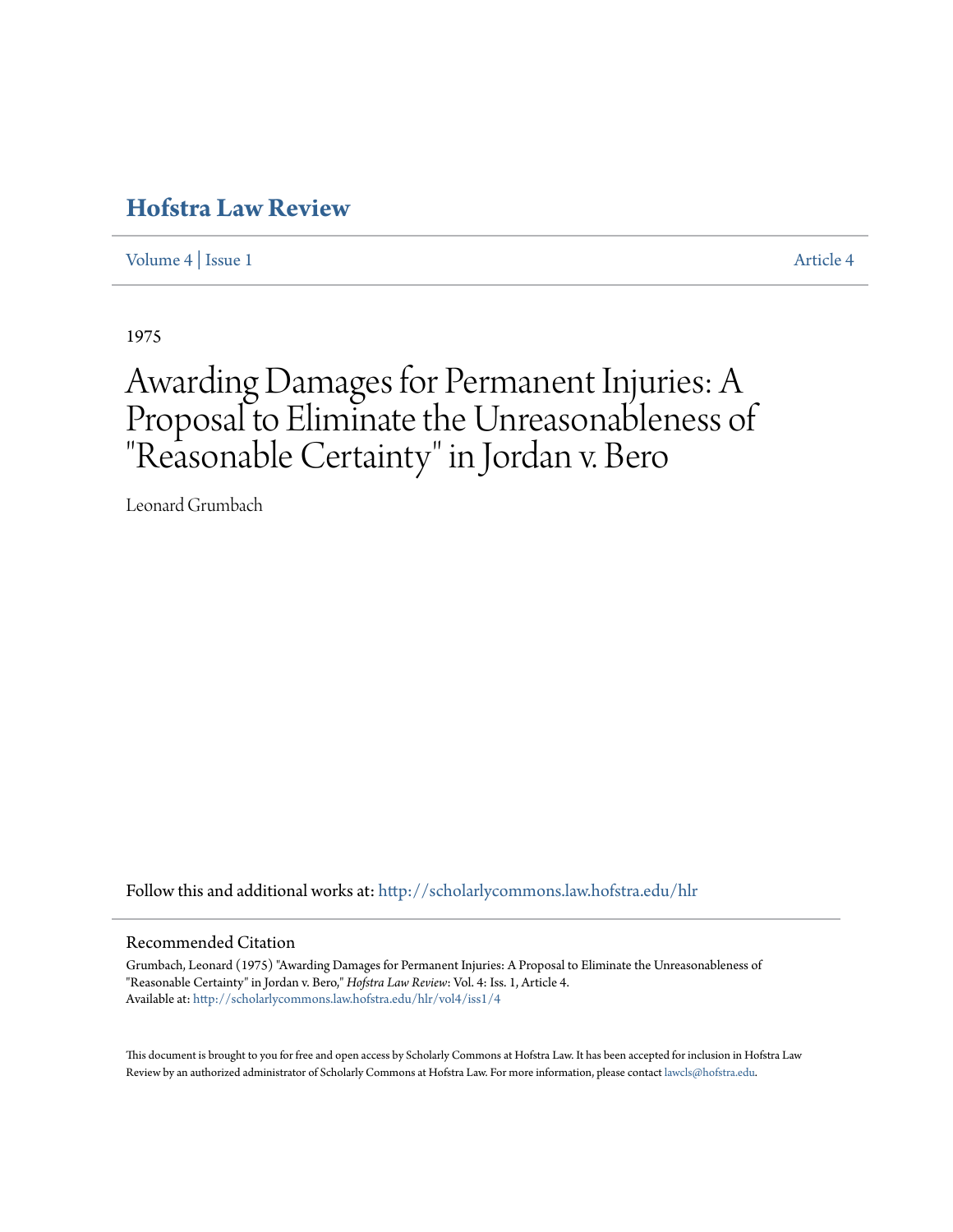# **AWARDING DAMAGES FOR PERMANENT INJURIES: A PROPOSAL TO ELIMINATE THE UNREASONABLENESS OF "REASONABLE CERTAINTY" IN JORDAN v. BERO**

#### **INTRODUCTION**

In reviewing an award in a personal injury suit, the Supreme Court of Appeals of West Virginia wrote:'

Without a doubt, the most troublesome problem presented on this appeal involves the proof of permanent injuries and the instructions given and refused **by** the court in clarification of this issue.

This statement reflects the problem that arises when a plaintiff alleges that an injury is permanent but the fact of permanency is not self-evident. This may occur where a plaintiff bears no prominent physical infirmity or where there is no other concrete evidence to clearly substantiate the claim. Courts must often rely on the testimony of medical experts2 that the wrong done **by** the tortfeasor may or will result in future pain and suffering, medical expense, impairment of earnings, or a combination of all three.

The need to assess future damages at the time of trial is a consequence of the established rule that a plaintiff has but one day in court to allege all injuries proximately resulting from the particular tort that is the basis of the cause of action.<sup>3</sup> These injuries need not exist at the time of trial, but if they are consequential and may be reasonably anticipated, the victim must be compensated. In fact, damages for present and past injuries may be nominal while the claim for future damages can result in a larger award.<sup>5</sup> In most cases involving serious permanent injury,

*3. See, e.g.,* Salmon v. M.E. Blasier Mfg. Co., **123** App. Div. 171, 173, **108** N.Y.S. 448, 449 (4th Dep't 1908); Schwegel v. Goldberg, **209** Pa. Super. **280, 228** A.2d 405, 409 (1967); Jordan v. Bero, 210 S.E.2d 618, **633** (W. Va. 1974); D. DOBBS, HANDBOOK **ON THE** LAW OF REMEDIES 540 **(1973).**

*4. See, e.g.,* Yarrow v. United States, **309** F. Supp. **922, 932** (S.D.N.Y. 1970); Schmidt v. Merchants Dispatch Transp. Co., **270** N.Y. **287,** 300-01, 200 N.E. 824, **827 (1936).**

*5. See* Filer v. New York Cent. R.R., 49 N.Y. 42, 44-45 (1872). *See also* D. DOBBS,

**<sup>1.</sup>** Jordan v. Bero, 210 **S.E.2d 618, 628** (W. Va. 1974).

<sup>2.</sup> Generally, damages for future pain and suffering or future medical expenses will not be awarded unless the claim is supported **by** expert medical testimony. *See, e.g.,* Edwards v. Chandler, **308 P.2d 295, 297** (Okla. **1957);** Washington County Bd. of Educ. v. Hartley, **517 S.W.2d** 749, **751** (Tenn. **1975);** Sawdey v. Schwenk, 2 Wis. **2d 532, 87 N.W.2d** 500, **503 (1958).** *See also* 2 **J.** KELNER, PERSONAL INJURY, SUCCESSFUL **LITIGATION** TECHNIQUES **598** (1973).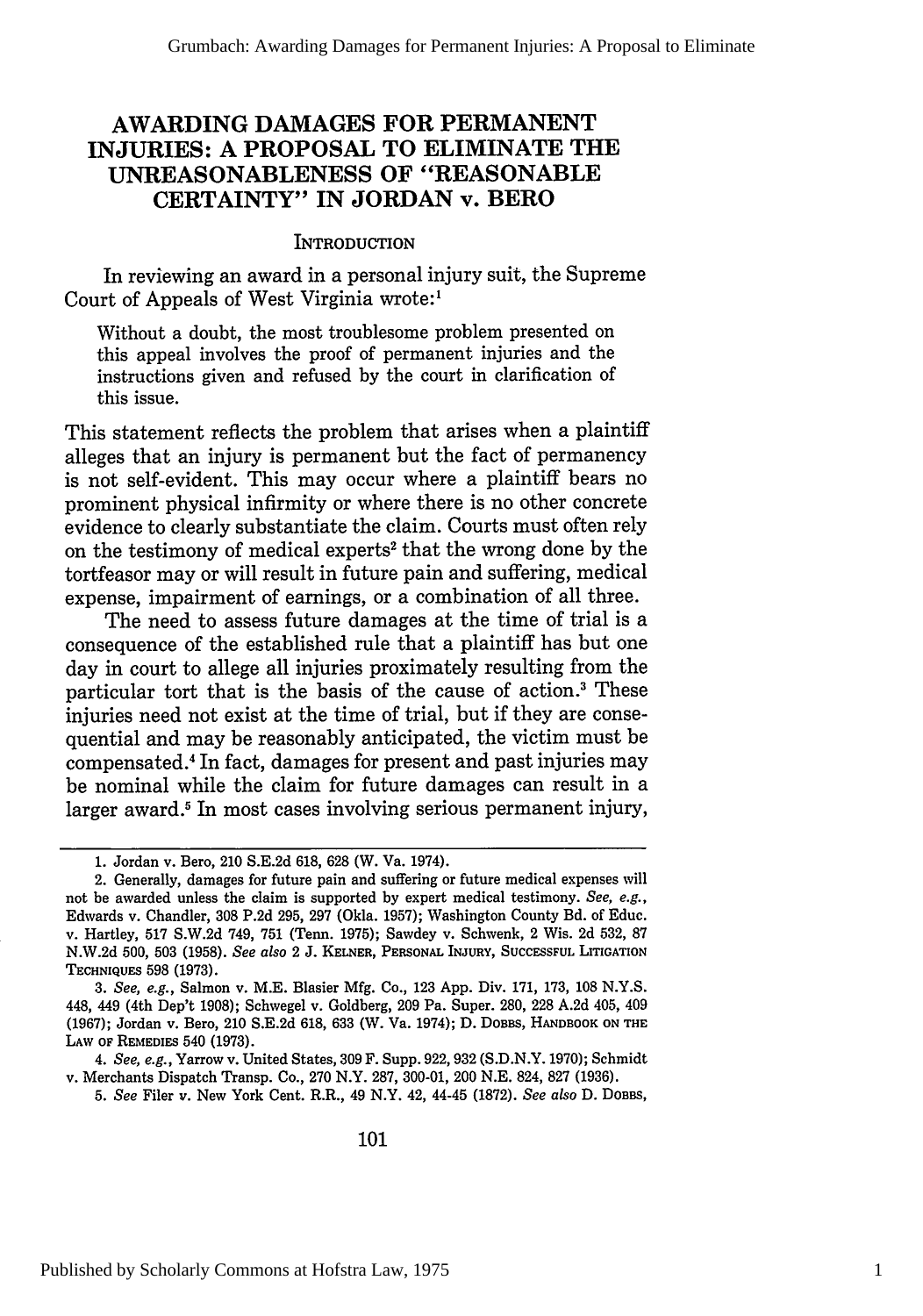*Hofstra Law Review, Vol. 4, Iss. 1 [1975], Art. 4* 102 *Hofstra Law Review* [Vol. 4, 1975]

the major portion of recovery has been based on impairment of future earning capacity. $6$  When the plaintiff is young, the question of future earnings becomes more important, and the measure of future damages is necessarily more speculative. It is apparent, then, that the responsibility of determining both the fact of permanency and the amount of damages to be awarded presents great difficulty to the trier of fact.

#### THE REASONABLE CERTAINTY RULE

Generally, the rule has been that prospective damages are awarded when they are either "reasonably certain" or "reasonably probable" to occur as a consequence of a harm that is compensable.7 The issue of permanent damage arises only after the plaintiff has proved that the defendant is liable and only the measure of damages remains to be decided.

Damages recoverable in tort actions cannot be contingent, uncertain, or speculative.8 Under either the "reasonably certain"

7. Some jurisdictions favor "reasonably certain," while others favor "reasonably probable." "Reasonably certain" is generally considered the stricter standard, but from many of the cases it appears that the phrases are actually meant to convey the same standard of proof-a preponderance of the evidence rather than a mere likelihood or possibility. For an analysis of the use of the two phrases in the state of Washington see Brachtenbach, *Future Damages in Personal Injury Actions-The Standard of Proof, 3* GONZAGA L. REv. 75 (1968) [hereinafter cited as Brachtenbach]. *See* notes 13 and 14 *infra* and the accompanying text for further discussion.

For cases favoring "reasonably certain" *see, e.g.,* Thompson v. Underwood, 407 F.2d 994 (6th Cir. 1969); Moe Light, Inc. v. Foreman, 238 F.2d 817, 818 (6th Cir. 1956); Jurney v. Lubeznik, 72 Ill. App. 2d 117, 218 N.E.2d 799, 806 (1966); Adams v. Atchinson, T. & S. Fe Ry., 280 S.W.2d 84, 93-94 (Mo. 1955); Orme v. Watkins, 44 Wash. 2d 325, 267 P.2d **681,** 684-86 (1954). For cases favoring "reasonably probable" *see, e.g.,* Hardwick v. Bublitz, 254 Iowa 1253, 119 N.W.2d 886, **896** (1963); Connolly v. Philadelphia Transp. Co., 420 Pa. 280, 216 A.2d 60, 64-65 (1966); McElroy v. Luster, 254 S.W.2d 893, 895 (Tex. Civ. App. 1953). In *McElroy,* the court noted:

The courts of Connecticut, Pennsylvania, Texas, Utah, and Wyoming have refused to adopt the "reasonable certainty rule" and have held that if the jury is confined to a consideration of only such pain and suffering as it is reasonably probable will result from the injury, it is a sufficient safeguard against speculation and conjecture on the part of the jury. This is known as the "reasonable probability rule."

*Id.* at 895.

*8. See, e.g.,* Hannigan v. Sears Roebuck and Co., 410 F.2d 285, 293 (7th Cir.), *cert.*

HANDBOOK **ON THE** LAW **OF** REMEDIES **551** (1973), in which it was stated that: When injury is permanent, plaintiffs usually prove their life expectancy and how each item of damage will extend through that expectancy. This often results in high multiplication of damages, since even a very moderate sum becomes substantial when multiplied by a life expectancy of 40 years.

*<sup>6.</sup> See* Daniels, *Measure of Damages in Personal Injury Cases,* 7 MIAM L.Q. 171 **(1953).**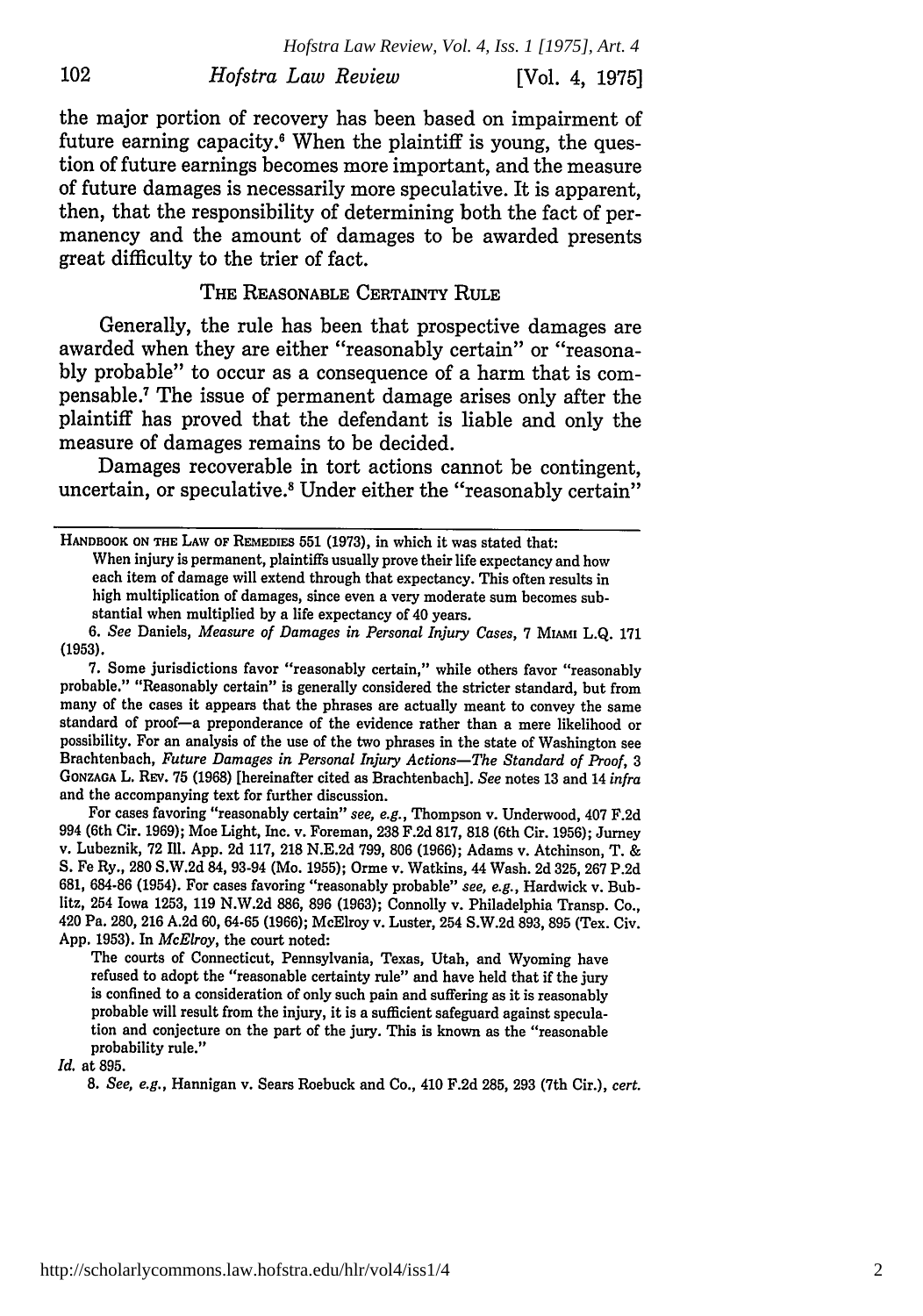or "reasonably probable" standard, the court must determine whether sufficient evidence<sup>9</sup> has been presented to allow a jury to conclude that a permanent injury will occur. The sufficiency of the evidence will in turn depend upon what medical-expert testimony has previously been excluded because of its speculative nature.<sup>10</sup>

When the court is satisfied with the sufficiency of the evidence, it must then issue instructions that enable the jury to award only those prospective damages which it deems "reasonably certain" or "reasonably probable" to occur. The framing of these instructions has resulted in much confusion and innumerable reversals.<sup>11</sup>

In some jurisdictions, it appears that the omission of certain "magic words" from the instructions may result in reversible error.<sup>12</sup> A study of some thirty-odd cases in the state of Washing-

Courts sometimes misapply the Opinion rule to enforce the doctrine of Torts that a recovery for future *personal injuries* must include only the certain or fairly *probable,* but not the merely *possible,* consequences; so that the judge instead of covering the subject by an instruction to the jury as to the measure of recovery excludes from evidence a physician's opinion expressed in terms of possibility only (emphasis in original).

**11.** *See* 22 Am. JUR. 2d *Damages §* 352 (1965):

In jurisdictions adopting the rule that damages may be recovered only for such future pain and suffering as are reasonably certain to result from the injury received, it has been held by some courts that the words "reasonably certain" or "reasonable certainty" should be used in giving instructions on the subject, and that the use of the terms "reasonably probable," "probable," "likely," "liable," "shall," "may," "will," and similar expressions, do not express the requisite degree of certainty on which to assess damages, and, therefore, instructions including them are erroneous.

*Id.* at 457. *Accord,* Green v. Catawba Power Co., 75 S.C. 102, 55 S.E. 125, 126 (1906); Fisher v. Coastal Transp. Co., 149 Tex. 224, 230 S.W.2d 522, 524 (1950); Oak Knolls Realty Corp. v. Thomas, 212 Va. 396, 184 S.E.2d 809, 810 (1971).

12. *See* Brachtenbach at 80; Note, *Damages: Future Pain and Suffering: Instructions to Jury,* 4 **OKLA.** L. REV. 116 (1951); Note, *Damages-Future Pain and Suffering-*

*denied,* **396 U.S.** 902 **(1969);** United States v. Huff, **175 F.2d 678, 680** (5th Cir. 1949); Steitz v. Gifford, 280 N.Y. 15, 20, 19 N.E.2d 661, 664 (1939); Bates v. Holbrook, 89 App. Div. 548, 561-62, 85 N.Y.S. 673, **682** (1st Dep't 1904).

<sup>9. &</sup>quot;The prognosis of the future effect of permanent injuries. **. .** must be elicited from qualified experts, evaluated first by the court and then, if found sufficient, considered by the jury upon proper instruction." Jordan v. Bero, 210 S.E.2d 618, 633 (W. Va. 1974).

<sup>10.</sup> *See, e.g.,* Waco v. Teague, 168 S.W.2d 521, 527 (Tex. Civ. App. 1943)(reversal for lower court's failure to exclude medical testimony pointing to a mere possibility rather than a probability of future harm). *But see* Schwegel v. Goldberg, 209 Pa. Super. 280, 228 A.2d 405, 409 (1967), where the court allowed medical evidence that the plaintiff had but a one-in-twenty chance of incurring epilepsy in the future, stating that while the probability of future seizures is low, it should nevertheless be weighed by the jury and "the defendant's remedy lies in objecting to the excessiveness of the verdict .. " *See also* 7 J. WIoMORE, **EVIDENCE** 122 (3d ed. 1940):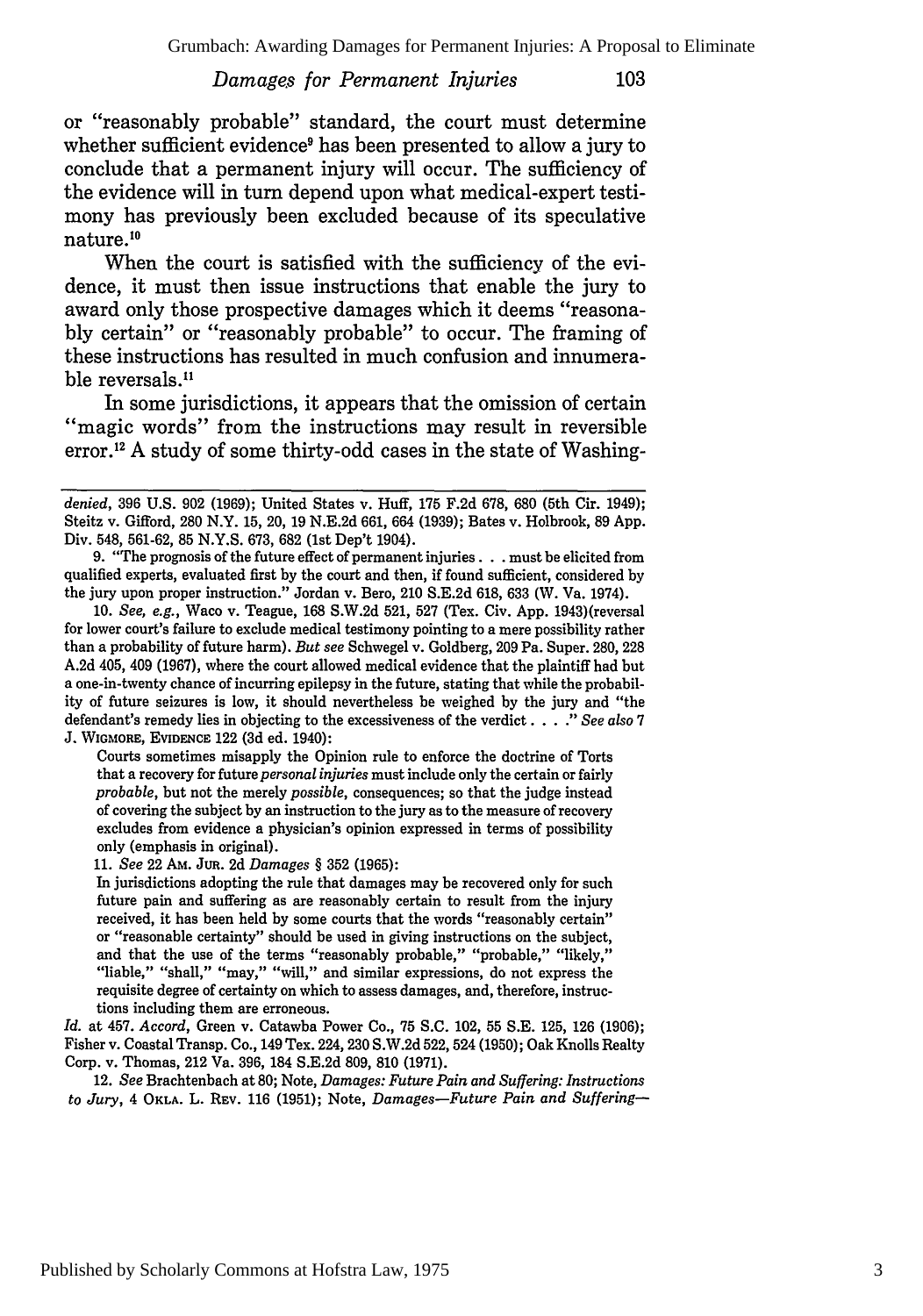*Hofstra Law Review, Vol. 4, Iss. 1 [1975], Art. 4*

104 *Hofstra Law Review* [Vol. 4, **1975]**

ton by Robert F. Brachtenbach graphically illustrates this problem.'3 In 1859 a jury was instructed that future damages would be appropriate only "when it is rendered reasonably certain from the evidence that such damages will inevitably and necessarily result from the original injury."<sup>14</sup> The study traces the deviations from this early, strict standard, to a lesser one used in later cases, as reflected by the instructions given to juries. Numerically, a majority of the cases approved a standard based on "probabilities" with slightly fewer demanding "reasonable certainty."<sup>15</sup> Other words used with approval in jury instructions were "may," "likely," "will," and "reasonably expected."<sup>16</sup> Surely, the most cautious judge-though certainly not the clearest-was the one who charged that the plaintiff must prove "to a reasonable certainty that he will in reasonable probability sustain damages."<sup>17</sup> Twelve years later, no doubt seeking a way out of the judicial maze, a court determined that there was no material difference between "reasonable certainty" and "reasonable probability."<sup>18</sup> The conclusion finally reached in Brachtenbach's study is that it is difficult to articulate the present rule but "it is a sound conclusion that the Washington court has not required future damages to be proved by reasonable certainty to the exclusion of anything short of that standard."<sup>19</sup>

# JORDAN V. BERO-THE APPLICATION OF THE RULE OF REASONABLE **CERTAINTY**

*Jordan v. Bero<sup>20</sup>* is a good example of the problems of the admissibility of evidence and the framing of jury instructions that are encountered in cases where the plaintiff seeks prospective damages for a permanent injury. In *Jordan,* suit was brought by the father of a ten year old boy who was the victim of an auto

**13.** Brachtenbach, *supra* note **7.**

14. Curtis v. Rochester **&** S.R.R., **18** N.Y. 534, **75** Am. Dec. **258 (1859)** *as cited in* Brachtenbach at **75.**

**15.** Brachtenbach at **77.**

**16.** *Id.*

**17.** Rowe v. Whatcom County R. & Light Co., 44 Wash. **658, 87** P. **921 (1906)** *as cited in* Brachtenbach at **79.**

**18.** Holt v. School Dist. No. **71,** 102 Wash. 442, **173** P. **335 (1918)** *as cited in* Brachtenbach at **81.**

**19.** Brachtenbach at **83.**

20. 210 **S.E.2d 618 (W.** Va. 1974).

*Instructions to Jury,* 29 TEXAS L. REV. 115 **(1951);** Note, *Damages-Personal Injuries-Recovery for Future Pain and Suffering-Instructions to Jury,* 22 TEXAS L. REv. **505** (1944).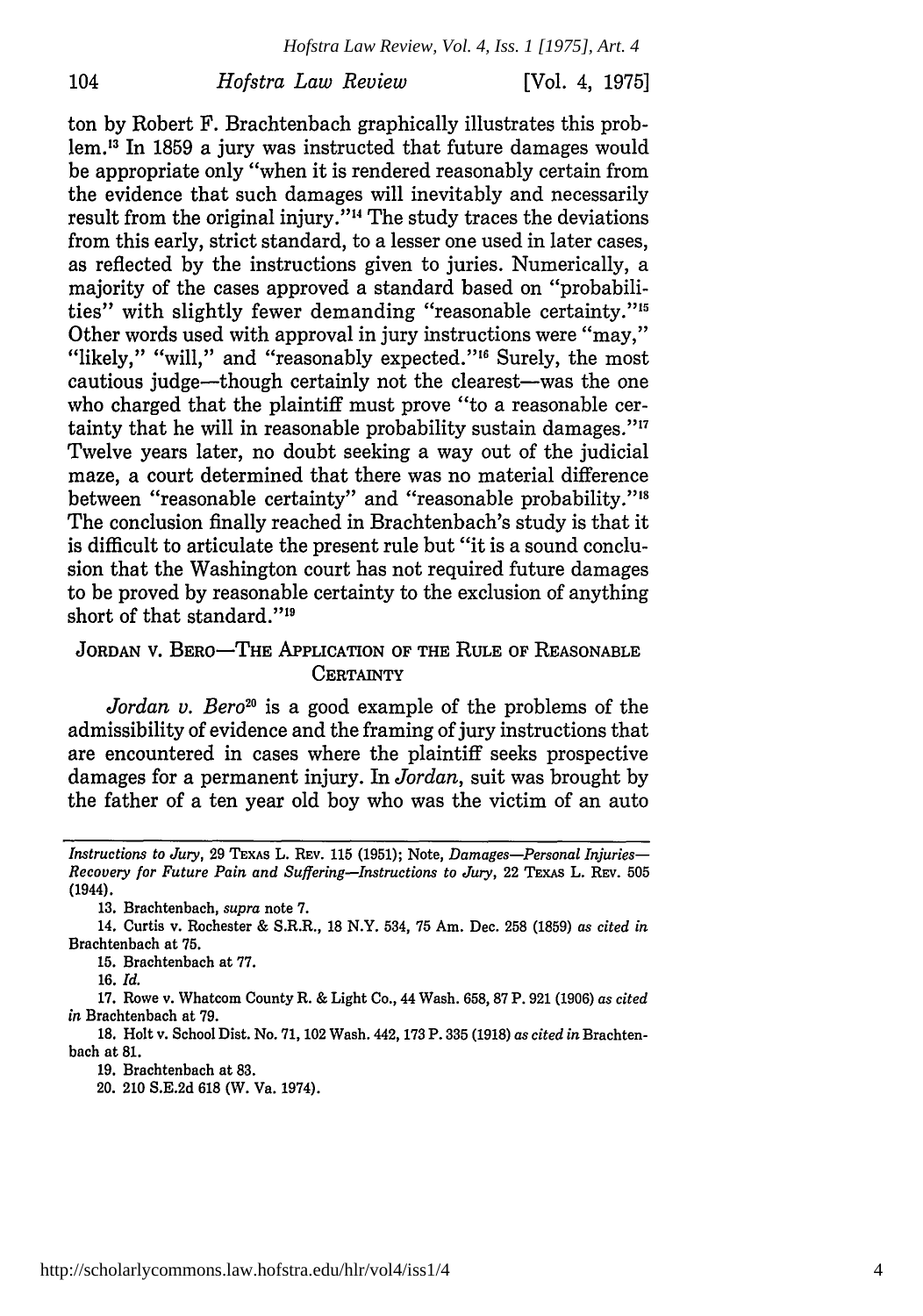105

accident. The plaintiff sought damages on behalf of himself and his son for medical expenses, both past and future, and for impairment of his son's earning capacity.

While riding a bicycle, the infant in *Jordan* was struck by an automobile. The jury, finding negligence and no contributory negligence, awarded \$20,000 to the infant and \$6,000 to the father. One of the principal questions raised on appeal by the defendants (owner and driver of the car) was:<sup>21</sup>

[Whether] the medical evidence in support of the plaintiffs' claim for personal injury and future effects proximately therefrom was adduced with a degree of *reasonable certainty,* so as to support instructions to the jury which made the existence of and recovery for such injuries a question for the jury to decide (emphasis added).

The court instructed the jury that consideration could be given to permanent injuries and the appropriate damages allocable to the father based on: $22$ 

(1) Future doctor, drug, and medical bills to be incurred, *if any,* on behalf of Russel Jordan;

(2) Any future labor or wages of Russel Jordan that his father, Norman D. Jordan, would be entitled to in the future, *if any.* (Emphasis in original.)

The jury was also instructed that the infant could recover from a negligent defendant for physical and mental pain that he had suffered to date as a result of the accident and also for the future damages resulting from the accident which were permanent in nature. Such an award would compensate for:<sup>23</sup>

(1) Future physical and mental pain and suffering, *if any.*

(2) Loss of future earnings, *if any,* which he may sustain in the future.

(3) Any residuals, *if any,* that he may sustain in the future. (Emphasis in original.)

The thrust of the defendants' objection to these instructions was that they did not convey to the jury the rule that future damages must be proved with "reasonable certainty"<sup>24</sup>-the "magic

<sup>21.</sup> *Id.* at 624.

<sup>22.</sup> *Id.* at 629.

**<sup>23.</sup>** *Id.* The court defined residuals as "future effects of an injury which have reduced the capability of an individual to function as a whole man." Id. at 623.

<sup>24.</sup> Id. at 629.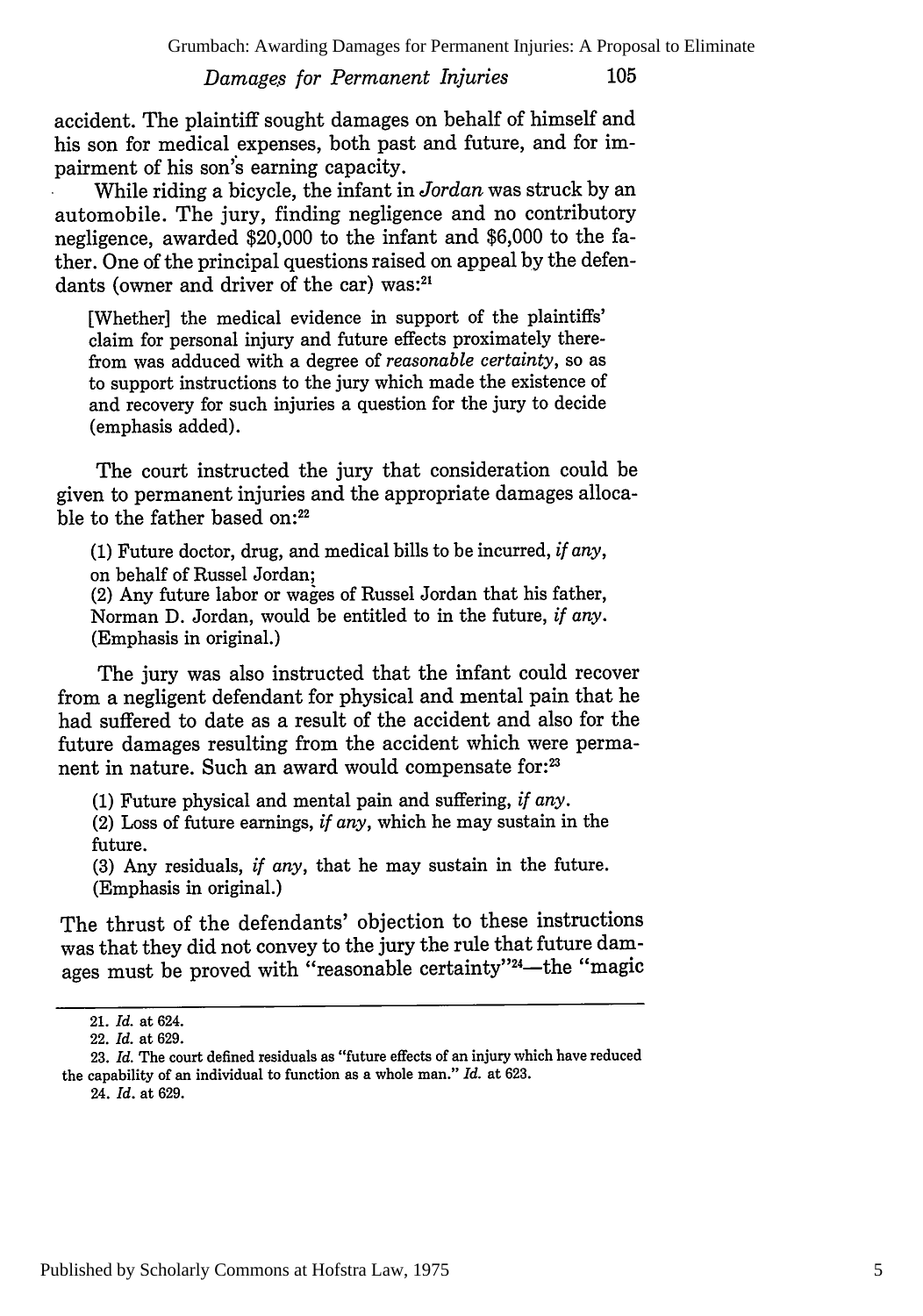[Vol. 4, **1975]**

words" had not been used.

106

The defendant also claimed that the court erred when it refused to instruct the jury that insufficient evidence had been introduced to allow a recovery for permanent injury even if the verdict was for the plaintiffs.<sup>25</sup> Evidence was admitted to show that the infant suffered a scalp injury which rendered him unconscious at the time of the accident. He remained unconscious for six days and was hospitalized for a total of ten days. The attending physician and a neurosurgeon both testified that the child suffered a "severe brain injury."<sup>26</sup> They explained that such an injury results in the "'death' of brain cells" since the brain lacks the regenerative capacity found in other organs.<sup>27</sup>

The treating physician further testified that a significant number of people with similar brain injuries later suffer from permanent residuals, including personality changes, memory changes, and seizures that could range from mild to severe.28 The doctor's opinion, as expressed by the court, was that "in the context of having an approximate fifty-one percent chance of probability. **. .** the plaintiff would have headaches in the future due to the injury."29

A neurosurgeon who conducted an examination ten months after the accident testified that the boy was asymptomatic at that time. He could not, however, to a reasonable degree of medical certainty, rule out future complications or the possibilities of the common residuals of brain injuries, and concluded that "only time will tell."<sup>30</sup> He added that at the time of his examination, no further medical treatment was needed.

The appellate court found that the instructions were not in error and that sufficient evidence had been properly admitted to support the award of \$20,000 to the boy. In this instance, the court did not insist on "magic words" appearing in the instructions, nor did it find, as the defense asserted, that the phrase "if any" implied the future damages could be less than "reasonably certain" to occur. The court did, however, find that there was insufficient evidence to support an award to the father for future medical expenses or impairment of the child's earning capacity

<sup>25.</sup> *Id.* at **628.**

<sup>26.</sup> *Id.* at 630. 27. *Id.*

<sup>28.</sup> *Id.* at 633.

<sup>29.</sup> *Id.*

<sup>30.</sup> *Id.* at 634.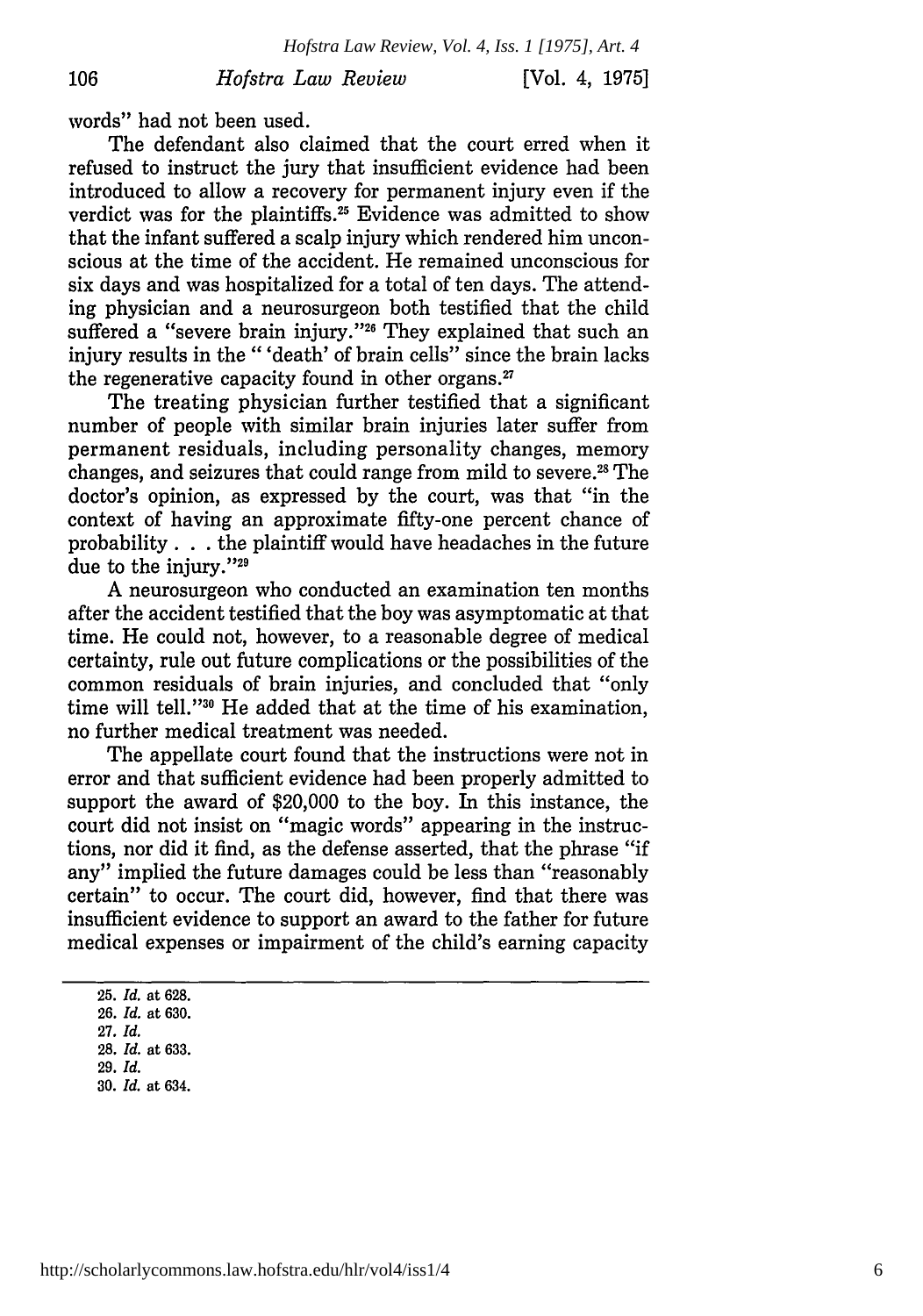and gave him the option of a remittitur.<sup>31</sup>

THE CONCURRING OPINION-A NEW PROPOSAL FOR COMPUTING FUTURE DAMAGES FOR A PERMANENT INJURY

Justice Neely concurred with the holding in *Jordan,* but disagreed with the reasoning of the majority.<sup>32</sup> He objected to the fact that the majority accepted the traditional rule of "reasonable certainty," but nevertheless recognized "that in an area such as brain injury where it is difficult to predict the ultimate effects of an injury it is almost impossible to comply with the rule."33 Evidently, this did not surprise the Justice for he wrote:<sup>34</sup>

I believe that the real rule, which is in practice applied in the courts and which has been applied by this Court in this case at bar is far different from the enigma of supposed logic which is presented as the formal rule.

Justice Neely never explicitly stated what the "real rule" is. The "rule" appears to be that while courts enunciate a standard of "reasonable certainty," damages are awarded on a case-by-case basis, depending upon the equities involved.

In expressing his dissatisfaction with the present standard, Justice Neely proposed a new system that merits consideration. Specifically, he proposed that the risk of incurring prospective consequences as a result of a compensable tort should be treated as a separate injury with an award based on the probability of these consequences materializing:

The fact that a person is confronted with a ten percent, fifteen percent, or twenty percent probability (in the mathematical sense) that he will suffer future injuries should be sufficient to permit him to recover for those future injuries at least in proportion to the probability of such injuries occurring.

34. *Id.*

35. *Id.* at 640-41. To illustrate this point, Justice Neely used the folk story, "The Lady or the Tiger," where a suitor for the king's daughter must choose which of two doors to open. Behind one is the princess, behind the other a starving tiger. Under the rule of "reasonable certainty," if the suitor were to sue the king for having been forced to assume a risk of future injury, he would not prevail since the probability of incurring the injury was only fifty percent. *Id.* at 640.

<sup>31.</sup> One could reasonably argue that the same evidence which makes the son's residuals a "reasonable certainty" should do the same for the father's future medical expenses. It is possible that the child's future expenses, however, will not arise until he is selfsupporting.

<sup>32.</sup> Jordan v. Bero, 210 S.E.2d 618, 640 (W. Va. 1974).

<sup>33.</sup> *Id.*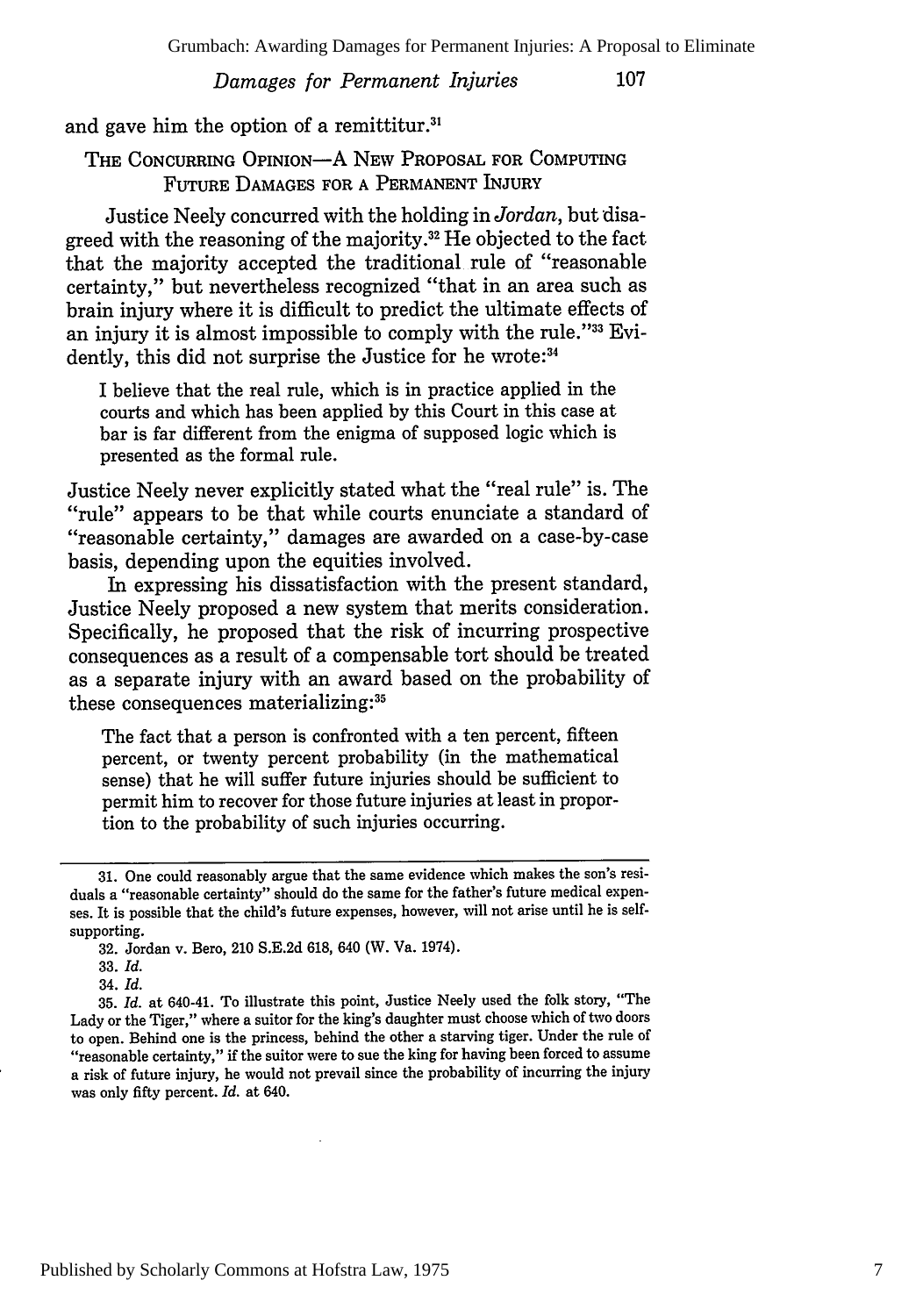108

[Vol. **4, 1975]**

This view assumes that physicians, on the basis of their experience and analysis of statistical information regarding similar cases, are able to forecast the approximate percentage of probability that a particular injury will result in future harm to the victim. In other words, what should be proved by a preponderance of the credible evidence is the percentage of probability of future damages, rather than the damages themselves. Under this new method, the jury would be required to multiply the full amount of damages which would be awarded if future consequences were in fact certain to occur by the percentage of probability proved. Plaintiffs could, therefore, recover prospective damages for which there is less than a 51 percent probability. Such a recovery is theoretically impossible under the present rule, which requires that a plaintiff prove at least that percentage before recovery may be had at all.

#### EFFECTS OF THE "NEw RuLE"

#### *Admission of Evidence and Instructions to the Jury*

The "new rule" would reduce the inconsistency and confusion inherent in the present system regarding the admission of evidence and instructions to the jury on the issue of permanent injury.<sup>36</sup> All competent testimony of medical experts, subject to the usual rules of evidence governing expert opinion, would be admitted. When necessary, statisticians could be called upon to testify why a particular percentage of probability exists that at some future time the plaintiff may suffer further damages from an injury. The court would no longer be required to assess the soundness of a physician's opinion in light of the "reasonable certainty" standard, but would rather determine whether there was an adequate foundation for that opinion. Medical experts would not be pressured into crossing that all-important line of 50 percent probability so that the plaintiff could recover some damages. This fact would undoubtedly lead to more realistic and dependable expert opinions.

Under the "new rule" the jury would first be instructed to weigh the opinion evidence to decide whether there was any probability of a permanent injury. If they so decided, the jury would then be required to determine the percentage of that probability. The court would no longer struggle with the elusive standard of

<sup>36.</sup> *See* notes 13-14 *supra* and accompanying text.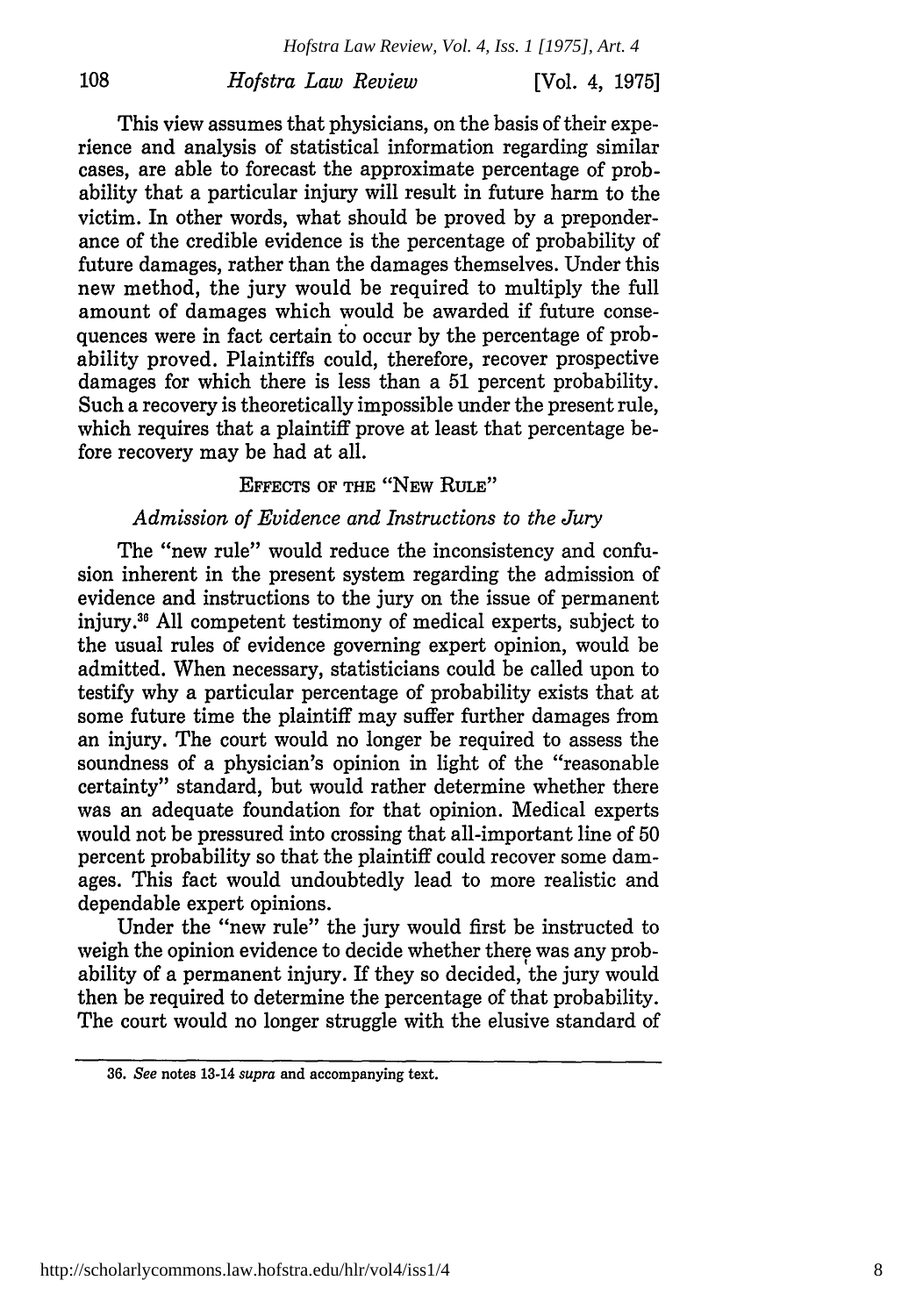109

"reasonable certainty," $37$  and need no longer be concerned whether the jury would correctly perceive the meaning conveyed by those words.

Jurors would admittedly still have the problem of evaluating the contradictory opinions of the experts, but choosing the correct percentage of probability of future damages is not as difficult or crucial as deciding whether prospective damages have been proved to a "reasonable certainty." One reason for this is that expert opinions, substantiated by statistical data, would hopefully be within the same range. It should be noted that jurors are now faced with a more difficult problem in jurisdictions where they must decide comparative negligence percentages.<sup>38</sup>

# *Fairness to the Litigants*

The ultimate test for the "new rule" is whether its implementation would allocate risks more equitably than does the present system. The basic premise, that the risk of a permanent injury deserves compensation, is sound and does not offend the long-standing principle that damages recoverable in tort actions cannot be contingent, uncertain, or speculative.<sup>39</sup> While future damages would remain uncertain, the risk of future damages would be substantiated by expert opinion. There is no logical reason for ignoring such a risk merely because it is less than a 51 percent probability. Surely a 49 percent risk of incurring blindness or epilepsy is a greater burden to the victim than a broken bone already healed before trial. The tortfeasor should be properly assessed for the imposition of such a risk and should not benefit from its degree of uncertainty.

Many courts presently recognize as compensable *present* mental distress sustained by a victim because of apprehension of an anticipated *future* condition stemming from an injury suffered.<sup>40</sup> While such a fear may not be unreasonable or ground-

<sup>37.</sup> *See* notes 15-19 *supra* and accompanying text.

<sup>38.</sup> *See, e.g.,* Nietfeldt v. American Mut. Liab. Ins. Co., 67 Wis.2d 79, 226 N.W.2d 418 **(1975).** Here, where the plaintiff's motorcycle struck the defendants' truck, the court upheld a jury verdict finding the plaintiff 22 percent contributorily negligent and three defendants causally negligent-47 percent, 27 percent, and 4 percent, respectively.

<sup>39.</sup> *See* note **8** *supra* and accompanying text.

<sup>40.</sup> *See, e.g.,* Hayes v. New York Cent. R.R., 311 F.2d 198, 201 (2d Cir. 1962); Dempsey v. Hartley, 94 F. Supp. 918, 920 (E.D. Pa. 1951); Baylor v. Tyrrell, 177 Neb. 812, 131 N.W.2d 393, 402 (1964); Ferrara v. Galluchio, 5 N.Y.2d 16, 19-21, 152 N.E.2d 249, 251- 52, 176 N.Y.S.2d 996, 998-99 (1958) (plaintiff, in a malpractice action based on faulty Xray treatment, was awarded damages for her cancerphobia, a neurosis she developed after being told by a dermatologist that her condition might possibly become cancerous).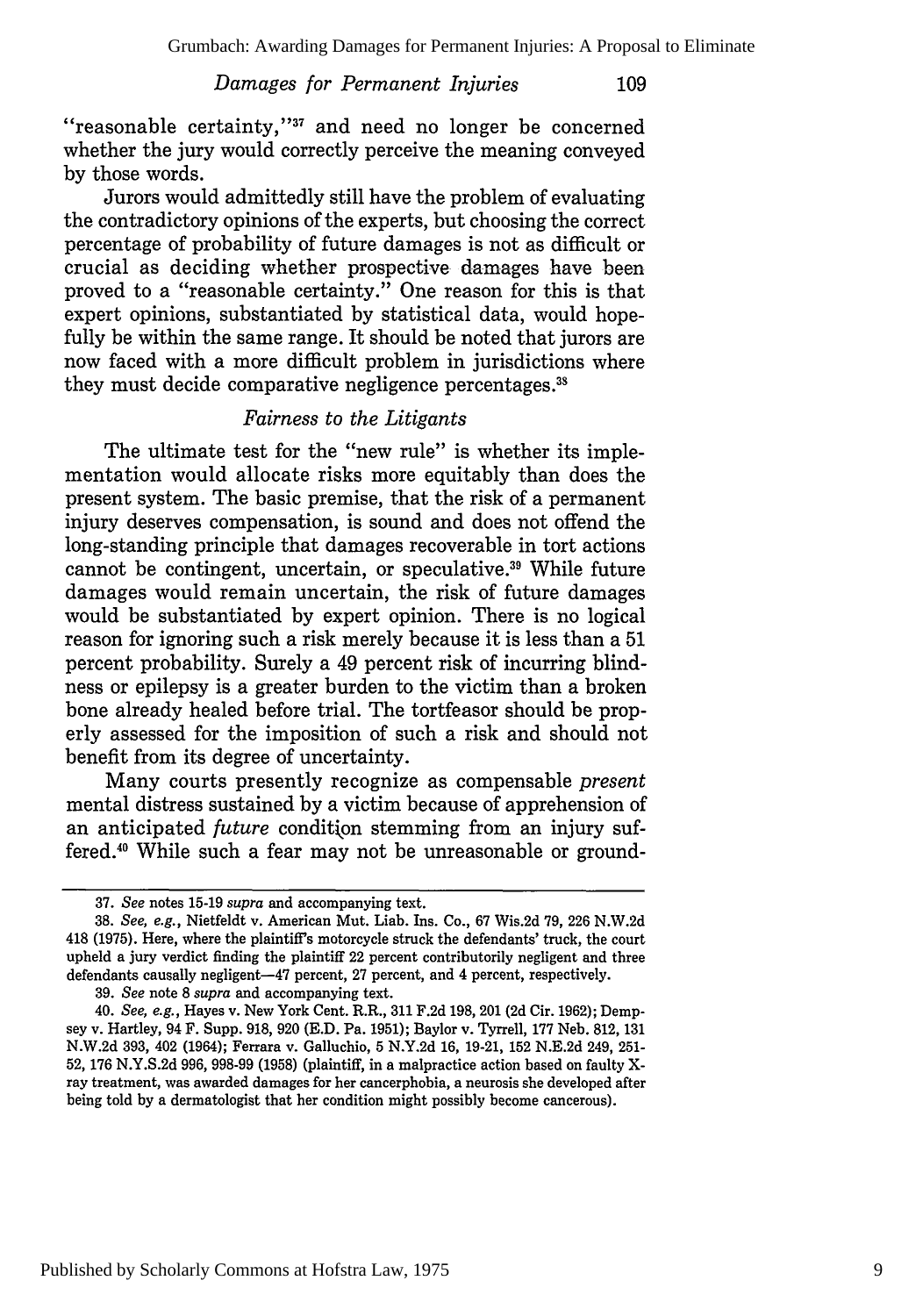110

less,4' it has been held that the fear may be based on a mere possibility rather than a probability.<sup>42</sup> Awards have been made when the anxiety stems from a remote secondary condition.<sup>43</sup> Thus, while a plaintiff may be compensated for a present anxiety about a future condition that is merely a possibility or even a mistake,44 he or she may not be compensated for a realistic, proven risk of actually incurring the same condition. Such an anomaly seems to favor the more imaginative plaintiff rather than the more imperiled. In addition, it may be argued that whenever there is a realistic risk, there inevitably must be some apprehension or fear and thus every risk deserves compensation at least for the mental distress it causes.

#### *Allocation of Awards*

Theoretically, the "new rule" would mathematically insure that the total amount awarded would equal the total damages incurred in the future. This result is not presently achieved since under the rule of "reasonable certainty," the outlay can be more or less than the actual future damages, depending upon what percentage of the victims have a probability of future damages exceeding 50 percent. This can be simply demonstrated by the hypothetical of ten plaintiffs each with a 60 percent probability of future damages. Under the present rule, each of the ten would receive an award calculated to compensate them for 100 percent of the damages. Since only six of the ten will incur future injuries, however (assuming the probabilities to be correct), the amount awarded will be 66 2/3 percent greater than the damages actually

<sup>41.</sup> *See, e.g.,* Louisville & N.R.R. v. Davis, 199 **Ky. 275,** 250 S.W. 978, 979 **(1923).** The court held that the plaintiff could not magnify damages by testifying to fears that blood poisoning might ensue, necessitating amputation of his hand, where such fears were altogether groundless.

<sup>42.</sup> *See, e.g.,* Figlar v. Gordon, 133 Conn. 577, 585, **53** A.2d 645, 648 (1947). The court held that while the evidence would not support damages for the probability of the plaintiff incurring epilepsy in the future as a result of his head injuries, it did show the possibility of such a danger, and the jury was therefore entitled to take into account anxiety caused by that danger when it rendered an award.

<sup>43.</sup> *See, e.g.,* Heider v. Employers Mut. Liab. Ins. Co., 231 So.2d 438, 441-42, (La. Ct. App. 1970). Medical experts testified that there was a 2 percent to 5 percent chance that one with injuries such as those incurred by the plaintiff would experience epileptic seizures in years to come. The court stated: "This is an apprehension that is well founded on medical opinions and could certainly produce sufficient mental anguish to justify the trial court's award of \$2,500 therefor." *Id.* at 442.

<sup>44.</sup> *See, e.g.,* Smith v. Boston & M.R.R., 87 N.H. 246, 177 A. 729, 738 (1935). The plaintiff's testimony that she feared that her legs might be paralyzed was properly admitted "even though the fear was mistaken."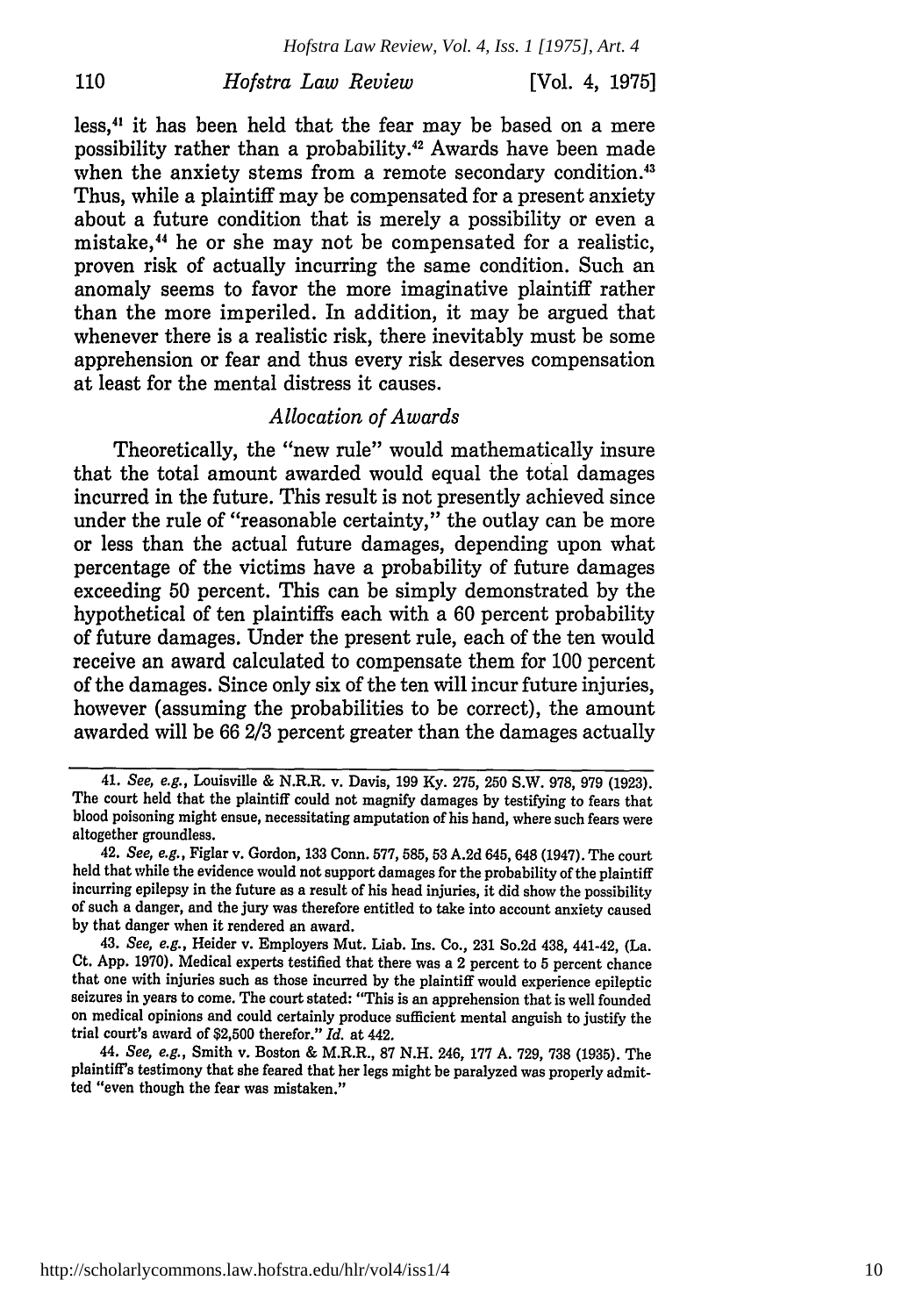suffered. Under the "new rule" each of the ten would receive only 60 percent of the full award and therefore the total outlay would exactly equal the "actual" damages. If in the hypothetical each of the victims had only a 40 percent probability of future injuries, under the present rule all ten would receive no compensation at all. Under the "new rule," however, they would each receive 40 percent of the full award and once again the total outlay would equal the actual damages.<sup>45</sup>

It is impossible to state which "rule" would result in a greater money outlay as the percentage of plaintiffs now passing the "reasonable certainty" test is unknown. While some would receive more under the "new rule" and some would receive less, the discrepancies between awards and actual damages would be decreased. No one with a proven risk could receive zero damages, as is presently the case. More victims incurring future injury, who under the present rule would not be compensated and might consequently become economic burdens on their community, would now receive some compensation. Unquestionably, the "new rule" would lead to better allocation of awards than does the present system.

# *The Volume of Litigation*

The "new rule" would reduce the volume of litigation in personal injury cases where the question of liability for permanent injury is not at issue and the crux of the litigation is the dispute over the measure of damages.<sup>46</sup> The present system may serve to discourage settlements. Since a plaintiff must prove that there is a 51 percent risk of permanent injury, a defendant with only a fair chance of convincing the jury that the risk is only 49 percent has ample incentive to litigate. If the plaintiff succeeds, the entire award is saved. Under the "new rule," on the other hand, parties claiming a probability of future injury within a few percentage points of each other have little reason to litigate.

<sup>45.</sup> Another feasible change from the present system would be to combine the "new rule" with the present one of "reasonable certainty." Plaintiffs would receive the full award when the probability of future injury is greater than 50 percent and the actual percentage when it is less. This would insure no under-compensation in the high risk cases. However, plaintiffs would still be tempted to shoot at the 51 percent target ("reasonable certainty") and the present difficulties would remain. Also, the outlay would be grossly disproportionate to the "actual" damages incurred. Still, this proposal would be fairer than the present rule, in that everyone with a risk would be compensated.

<sup>46.</sup> *See* Harrington, *Personal Injury Cases: Proof of Damages,* 20 ARK. L. REV. **11** (1966). "Damages is what the litigation is all about. . **.** . Often liability will not even be a major issue." *Id.*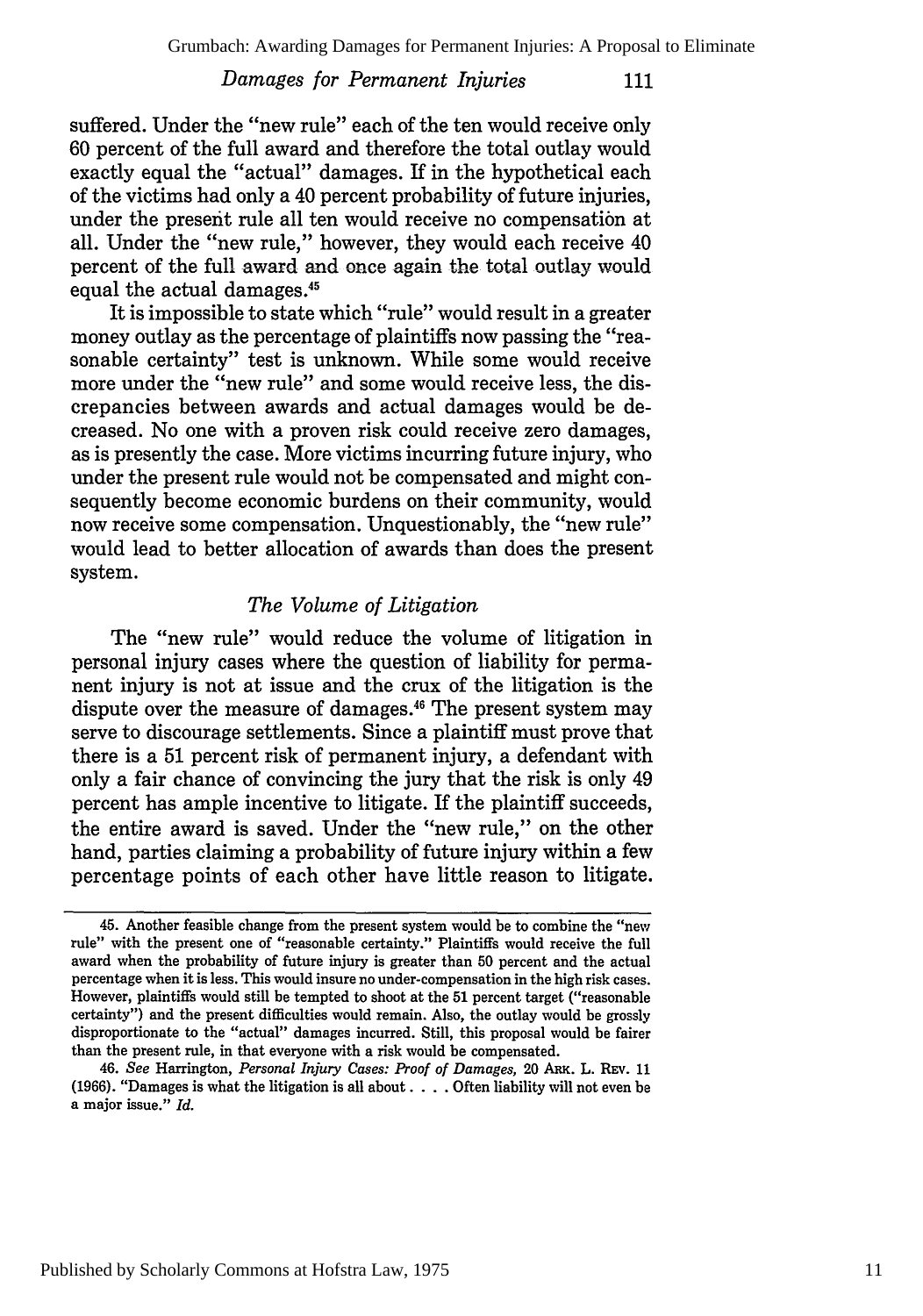112

[Vol. 4, **1975]**

Since neither side can expect total victory, even when experts differ by a large percentage of probability of future injury, settlements are likely to result. Where there is a probability of permanent injury, honest and competent medical opinions-substantiated by statistical evidence-should be sufficiently similar in most cases to foreclose litigation when fault is not at issue.

Another beneficial result of this new system would be a reduction in the importance of advocacy. Lawyers' skills too often play a disproportionate role in personal injury litigation." The ability to convince a jury that the elusive standard of "reasonable certainty" has or has not been met will no longer be determinative. The attorney must still help convince the jury that one medical opinion is to be given more weight than another. While under the present system, this might totally defeat plaintiff's recovery, under the "new rule" it would more likely result in a reduction of the plaintiff's award.

It can be argued that the "new rule" would increase the volume of litigation by encouraging plaintiffs to allege permanent injury when the probability of future damages is very low. When the probability is minimal, however, the amount of damages recoverable would be correspondingly small. Therefore, in all but the largest cases, when the amount recoverable for 100 percent probability would be a substantial amount, the ever-rising cost of litigation would discourage suits based on such claims.

# AWARDING A PERCENTAGE OF THE TOTAL DAMAGES-OTHER APPLICATIONS IN TORT LAW

There are other situations in which a defendant is charged with a percentage of his victim's damages rather than released from all liability because of uncertainty as to the magnitude of those damages.<sup>48</sup> When the principle of comparative negligence is applied, a plaintiff who has been negligent receives a percentage of the total damages payable were he completely blameless. The award is reduced because the plaintiff's own conduct is deemed

<sup>47. &</sup>quot;[W]hen it comes to the value of the case in money damages all the odds change, because it is at that point that the legal giants and pygmies part company." *Id. See also* Hare, *The Importance of Argument in Tort Cases,* **33 ALA. LAWYER** 187 (1972).

<sup>48.</sup> *See, e.g.,* Steitz v. Gifford, 280 N.Y. 15, 20, 19 N.E.2d 661, 664 (1939), in which the court noted that "[t]he fact that they [damages] cannot be measured with absolute mathematical certainty does not bar substantial recovery if they may be approximately fixed." *See also* Petition of MV Elaine Jones, 480 F.2d 11, 24 (5th Cir. 1973); Hughes v. Great Am. Indem. Co., 236 F.2d 71, 75 (5th Cir. 1956), *cert. denied,* 352 U.S. 989 (1957).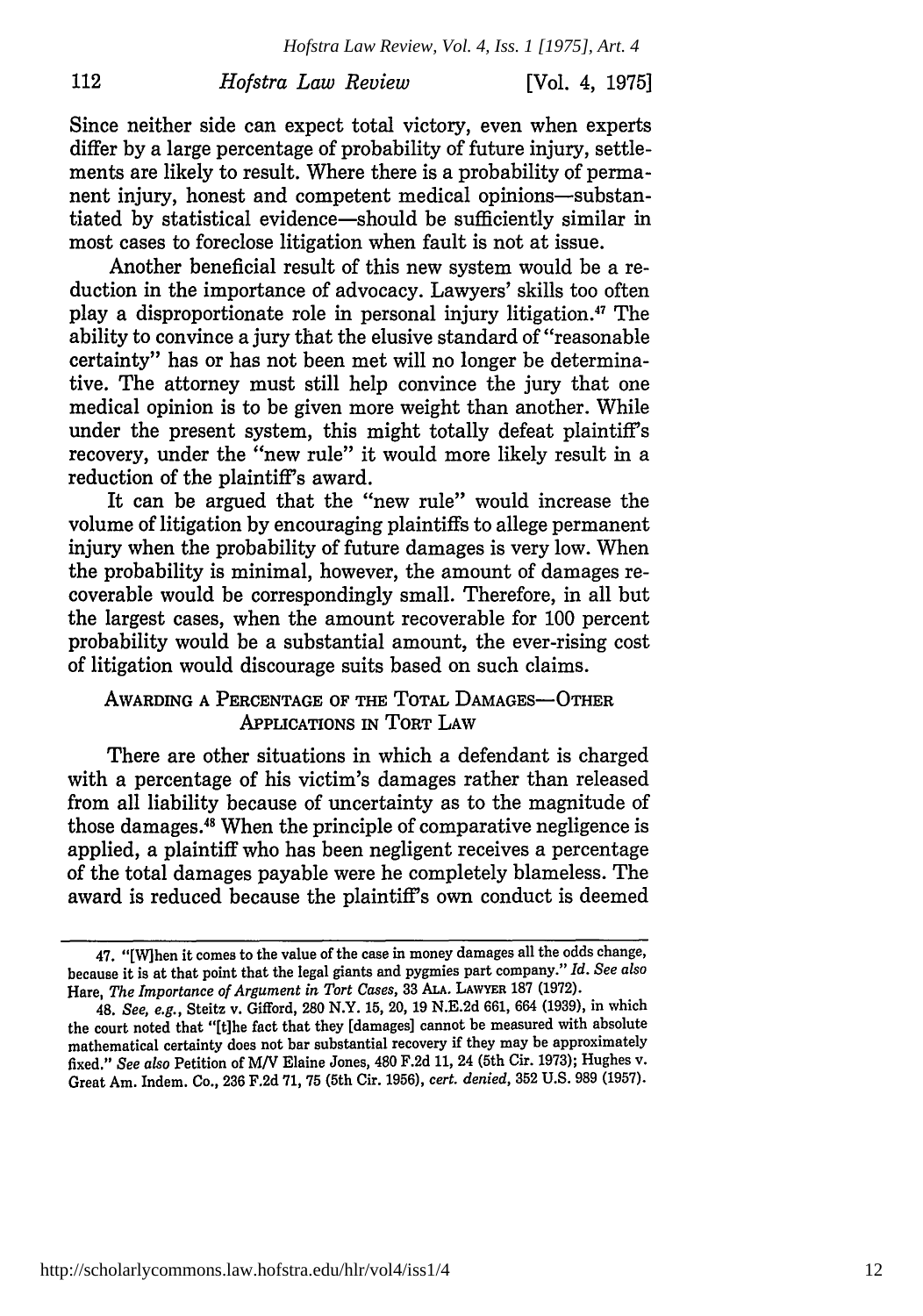to be partially responsible for the tort which caused the injury.<sup>49</sup> Although the issue in comparative negligence cases is not the existence of damage, as it is when permanent injury is in dispute, it is nevertheless an example of legislative rejection of an all or nothing approach to liability. Through the doctrine of comparative negligence, a more equitable result is achieved since the defendant is not permitted to escape total liability. This is true notwithstanding the impossibility of calculating the exact amount attributable to his or her wrongful act. Uncertainty as to the probability of permanent injury-where the risk itself is certain-should also not absolve a defendant.

Other instances in which damages are sometimes approximated are where the defendant aggravates an already existing physical disability of the plaintiff **°** or whether the damages are apportioned among two or more successive tortfeasors<sup>51</sup> who have caused injuries incapable of division. Once again, the inability of the trier of fact to accurately measure or apportion damages will not deprive a plaintiff of compensation. "Where a logical basis can be found for some rough practical apportionment. **. .** it may be expected that the division will be made."<sup>52</sup> It is recognized that because a physician cannot segregate the injuries, a defendant should not receive a windfall. Moreover, a different rule "would

[T]he fact that the employee may have been guilty of contributory negligence shall not bar a recovery, but the damages shall be diminished by the jury in proportion to the amount of negligence attributable to such employee **....**

New York has enacted a comparative negligence statute effective September 1, 1975. **Ch.** 69, § 1411 [1975] N.Y. Laws 94 (McKinney).

Courts generally defer to legislatures the decision of whether to adopt the principles of comparative negligence. *See, e.g.,* Bissen v. Fujii, 51 Hawaii 636, 638-39, 466 P.2d 429, 431 (1970); Peterson v. Culp, 255 Ore. 269, 465 P.2d 876, 877 (1970); Vincent v. Pabst Brewing Co., 47 Wis. 2d 120, 177 N.W.2d 513, 514-17 (1970).

It has been suggested that "juries do in fact adjust the damages according to fault, even where there is no apportionment statute and they are instructed not to do it." W. PROSSER, THE LAW OF TORTS 436-37 (4th ed. **1971).**

50. *See* RESTATEMENT (SECOND) OF TORTS § 433A, comment *e* at 438 (1965). *See, e.g.,* Peterson v. Baltimore & O.R.R., 73 F. Supp. 597, **601** (W.D. Pa. 1947); Loui v. Oakley, 50 Hawaii 260, 438 P.2d 393, 396-97 (1968); McAllister v. Pennsylvania R.R., 324 Pa. 65, 187 A. 415, 417 (1936).

51. *See* RESTATEMENT (SECOND) **OF** TORTS § 433A, comment c at 435 (1965); 74 **ANI.** Jua. 2d *Torts §* 78 (1974). *See, e.g.,* Corie v. Thompson, 282 App. Div. 810, 811, 122 N.Y.S.2d 508, 510 (3d Dep't 1953).

52. PROSSER, THE LAW OF TORTS 313-14 (4th ed. 1971).

<sup>49.</sup> *See, e.g.,* Federal Employers' Liability Act, 45 **U.S.C.** § 53 **(1970).** This act applies to all negligence actions brought against railroads in federal or state courts for injuries to their employees engaged in interstate commerce, or in activities affecting it, and provides that: